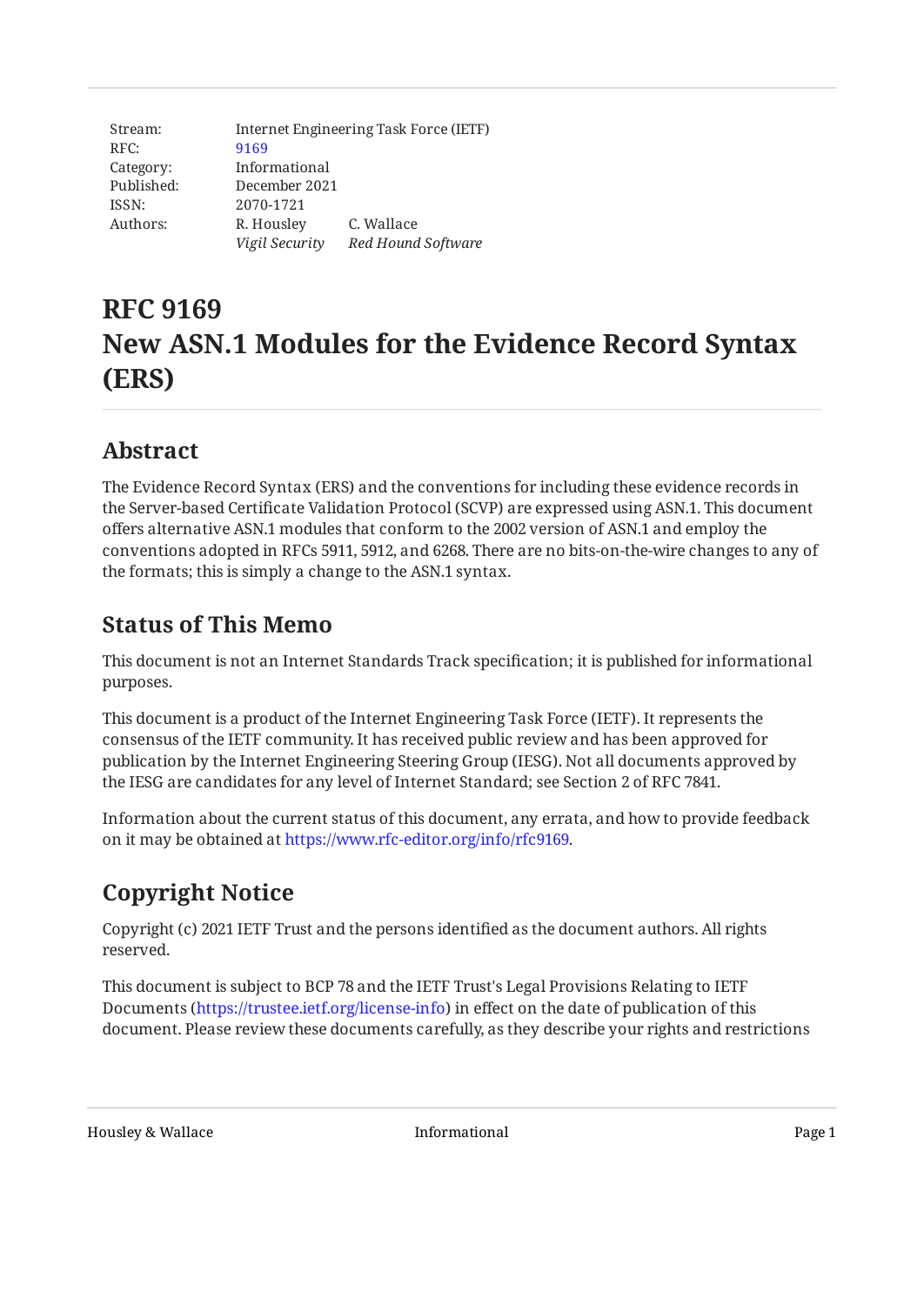with respect to this document. Code Components extracted from this document must include Revised BSD License text as described in Section 4.e of the Trust Legal Provisions and are provided without warranty as described in the Revised BSD License.

## <span id="page-1-0"></span>**[Table of Contents](#page-1-0)**

- [1](#page-1-1). [Introduction](#page-1-1)
- [2](#page-3-0). [ASN.1 Module for RFC 4998](#page-3-0)
- [3](#page-6-0). [ASN.1 Module for RFC 5276](#page-6-0)
- [4](#page-8-0). [IANA Considerations](#page-8-0)
- [5](#page-8-1). [Security Considerations](#page-8-1)
- [6](#page-8-2). [References](#page-8-2)
	- [6.1.](#page-8-3) [Normative References](#page-8-3)
	- [6.2.](#page-9-0) [Informative References](#page-9-0)

[Authors' Addresses](#page-9-1)

## <span id="page-1-1"></span>**[1. Introduction](#page-1-1)**

Some developers would like the IETF to use the latest version of ASN.1 in its standards. This document provides alternative ASN.1 modules to assist in that goal.

The Evidence Record Syntax (ERS) [[RFC4998\]](#page-9-2) provides two ASN.1 modules: one using the 1988 syntax [[OLD-ASN1\]](#page-9-3), which has been deprecated by the ITU-T, and another one using the newer syntax [NEW-ASN1], which continues to be maintained and enhanced. This document provides an alternative ASN.1 module that follows the conventions established in [\[RFC5911\]](#page-9-4), [[RFC5912\]](#page-9-5), and [RFC6268].

In addition, [RFC5276] specifies the mechanism for conveying evidence records in the Server-based Certificate Validation Protocol (SCVP) [[RFC5055\]](#page-9-8). There is only one ASN.1 module in  $\,$ [[RFC5276\]](#page-9-7), and it uses the 1988 syntax [OLD-ASN1]. This document provides an alternative ASN.1  $\,$ module using the newer syntax [\[NEW-ASN1](#page-8-4)] and follows the conventions established in [[RFC5911\]](#page-9-4), [RFC5912], and [RFC6268]. Note that [RFC5912] already includes an alternative ASN.1 module for SCVP [[RFC5055\]](#page-9-8).

The original ASN.1 modules get some of their definitions from places outside the RFC series. Some of the referenced definitions are somewhat difficult to find. The alternative ASN.1 modules offered in this document stand on their own when combined with the modules in [\[RFC5911](#page-9-4)], [\[RFC5912\]](#page-9-5), and [RFC6268].

The alternative ASN.1 modules produce the same bits on the wire as the original ones.

Housley & Wallace Informational Page 2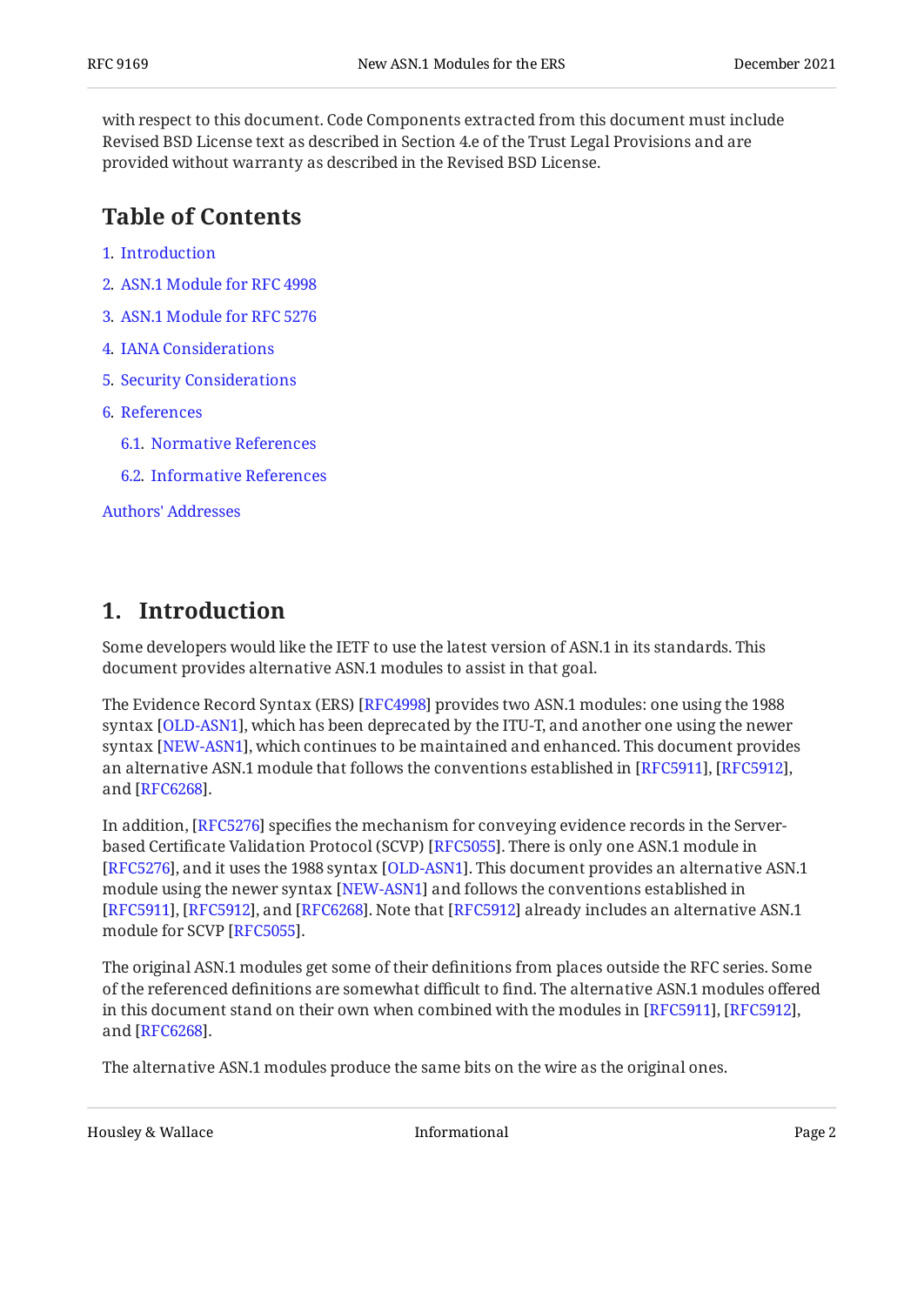The alternative ASN.1 modules are informative; the original ones are normative.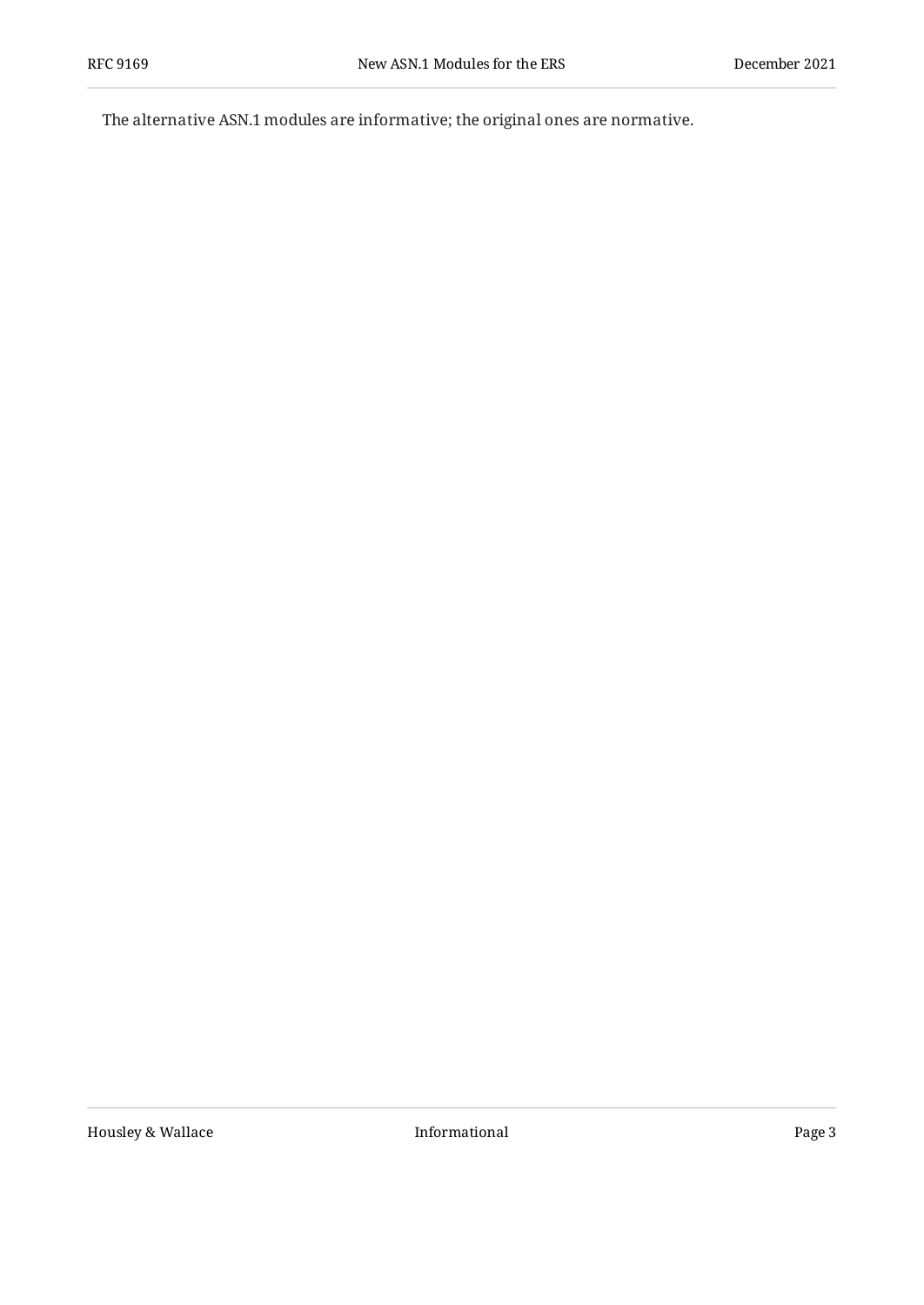# <span id="page-3-0"></span>**[2. ASN.1 Module for RFC 4998](#page-3-0)**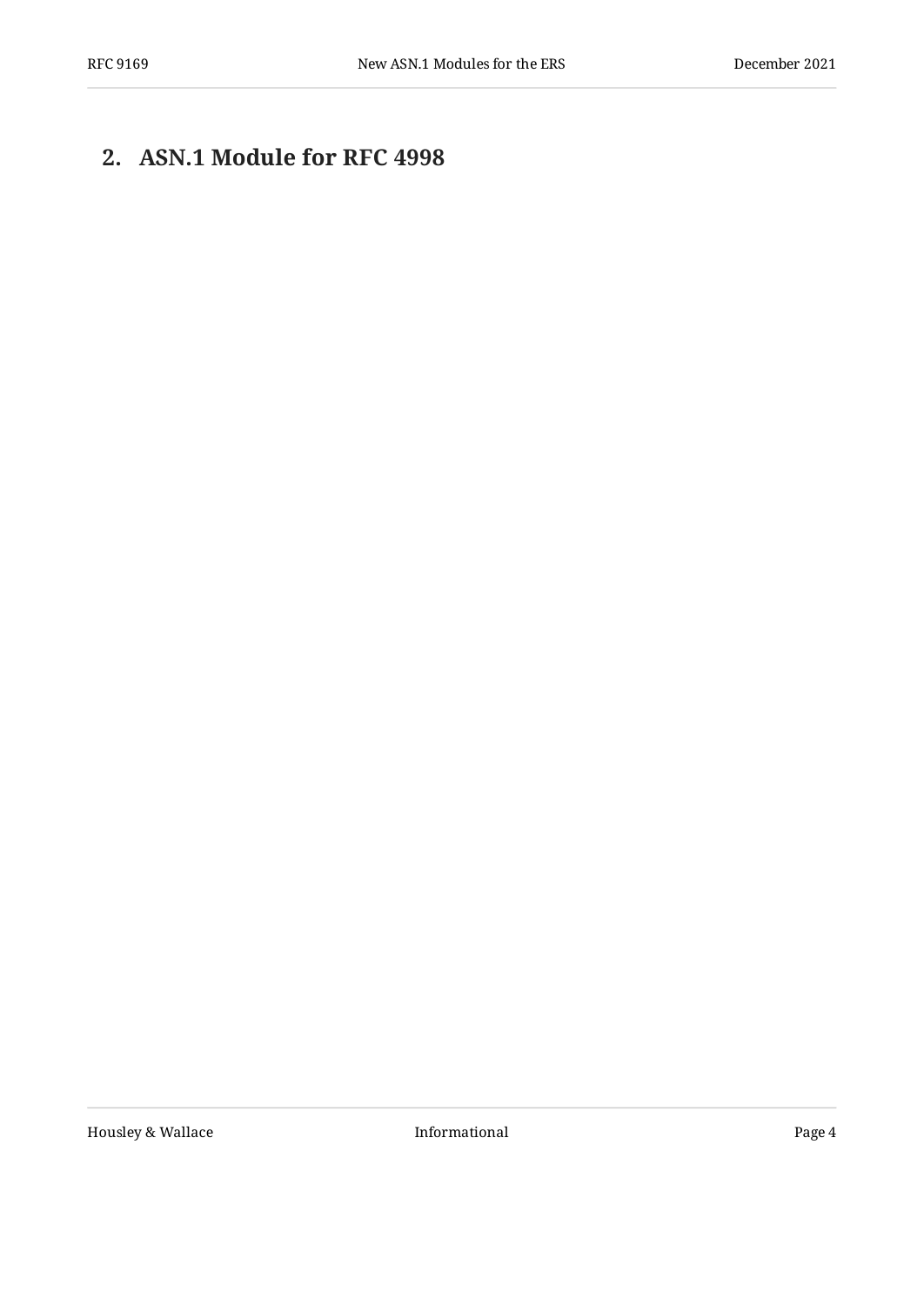```
<CODE BEGINS>
   ERS-2021
      { iso(1) identified-organization(3) dod(6) internet(1)
       security(5) mechanisms(5) ltans(11) id-mod(0)
       id-mod-ers(1) id-mod-ers-v2(2) }
   DEFINITIONS IMPLICIT TAGS ::=
  BEGIN
   EXPORTS ALL;
   IMPORTS
   ContentInfo
     FROM CryptographicMessageSyntax-2010 -- in [RFC6268]
       \{ iso(1) member-body(2) us(840) rsadsi(113549) pkcs(1)
         pkcs-9(9) smime(16) modules(0) id-mod-cms-2009(58) \} AlgorithmIdentifier{}, DIGEST-ALGORITHM
      FROM AlgorithmInformation-2009 -- in [RFC5912]
        { iso(1) identified-organization(3) dod(6) internet(1)
         security(5) mechanisms(5) pix(7) id-mod(0)
          id-mod-algorithmInformation-02(58) }
   AttributeSet{}, ATTRIBUTE
      FROM PKIX-CommonTypes-2009 -- in [RFC5912]
        { iso(1) identified-organization(3) dod(6) internet(1)
         security(5) mechanisms(5) pkix(7) id-mod(0)
          id-mod-pkixCommon-02(57) }
\ddot{\phantom{1}} ltans OBJECT IDENTIFIER ::= { iso(1) identified-organization(3)
    dod(6) internet(1) security(5) mechanisms(5) ltans(11) }
   EvidenceRecord ::= SEQUENCE {
      version INTEGER { v1(1) },
    digestAlgorithms SEQUENCE OF AlgorithmIdentifier
                          {DIGEST-ALGORITHM, <math>\{... \},
     cryptoInfos [0] CryptoInfos OPTIONAL,
      encryptionInfo [1] EncryptionInfo OPTIONAL,
      archiveTimeStampSequence ArchiveTimeStampSequence }
   CryptoInfos ::= SEQUENCE SIZE (1..MAX) OF Attribute
   ArchiveTimeStamp ::= SEQUENCE {
     digestAlgorithm [0] AlgorithmIdentifier
                             {DIGEST-ALGORITHM, {...}} OPTIONAL,
      attributes [1] Attributes OPTIONAL,
      reducedHashtree [2] SEQUENCE OF PartialHashtree OPTIONAL,
     timeStamp ContentInfo }
   PartialHashtree ::= SEQUENCE OF OCTET STRING
   Attributes ::= SET SIZE (1..MAX) OF Attribute
   ArchiveTimeStampChain ::= SEQUENCE OF ArchiveTimeStamp
```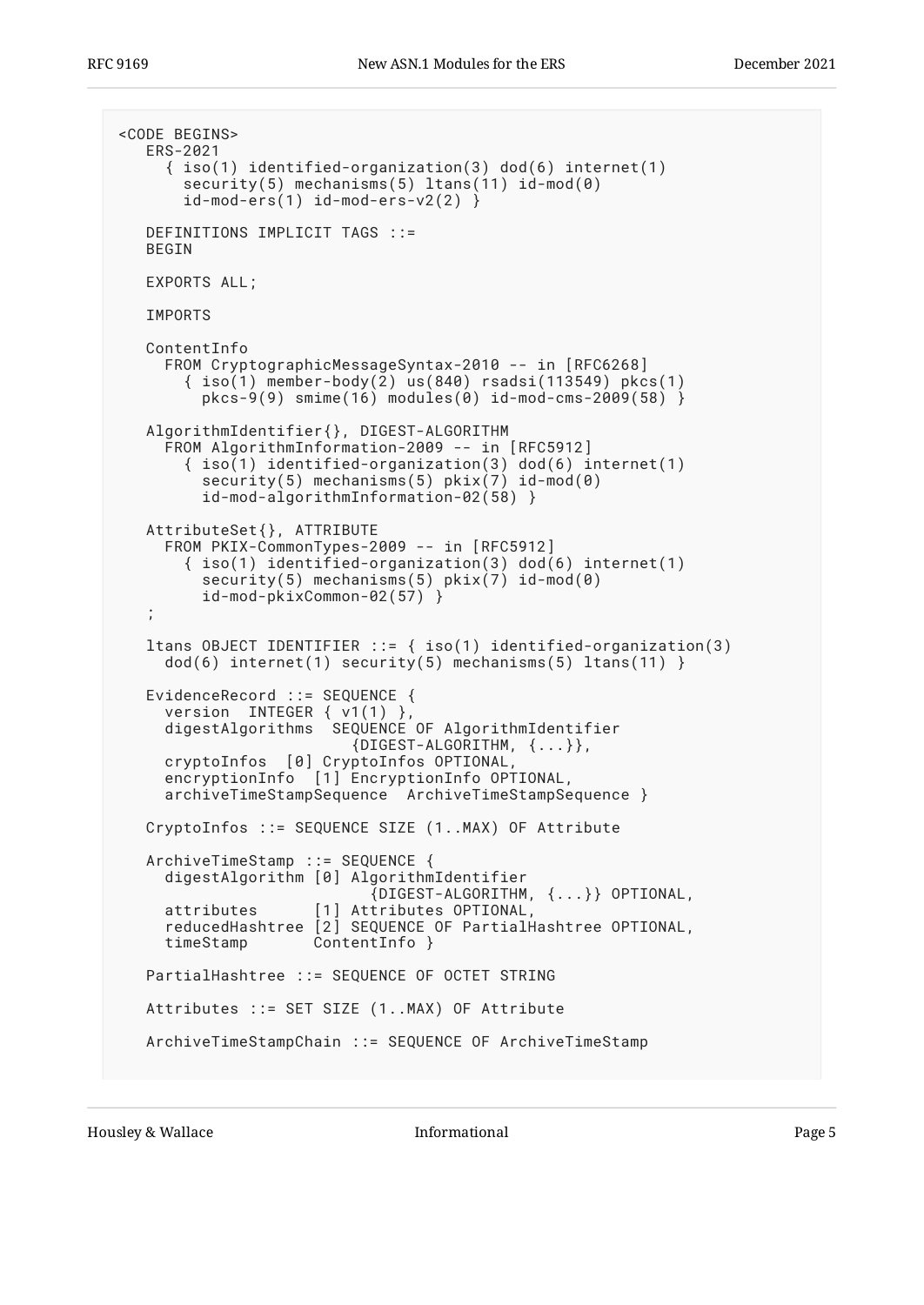```
 ArchiveTimeStampSequence ::= SEQUENCE OF ArchiveTimeStampChain
    EncryptionInfo ::= SEQUENCE {
      encryptionInfoType ENCINFO-TYPE.&id
        ({SupportedEncryptionAlgorithms}),
      encryptionInfoValue ENCINFO-TYPE.&Type
        ({SupportedEncryptionAlgorithms}{@encryptionInfoType}) }
    ENCINFO-TYPE ::= TYPE-IDENTIFIER
    SupportedEncryptionAlgorithms ENCINFO-TYPE ::= { ... }
    aa-er-internal ATTRIBUTE ::=
     { TYPE EvidenceRecord IDENTIFIED BY id-aa-er-internal }
 id-aa-er-internal OBJECT IDENTIFIER ::= { iso(1) member-body(2)
 us(840) rsadsi(113549) pkcs(1) pkcs9(9) smime(16) id-aa(2) 49 }
    aa-er-external ATTRIBUTE ::=
     { TYPE EvidenceRecord IDENTIFIED BY id-aa-er-external }
    id-aa-er-external OBJECT IDENTIFIER ::= { iso(1) member-body(2)
    us(840) rsadsi(113549) pkcs(1) pkcs9(9) smime(16) id-aa(2) 50 }
   ERSAttrSet ATTRIBUTE ::= { aa-er-internal | aa-er-external, ... }
    Attribute ::= AttributeSet {{ERSAttrSet}}
    END
<CODE ENDS>
```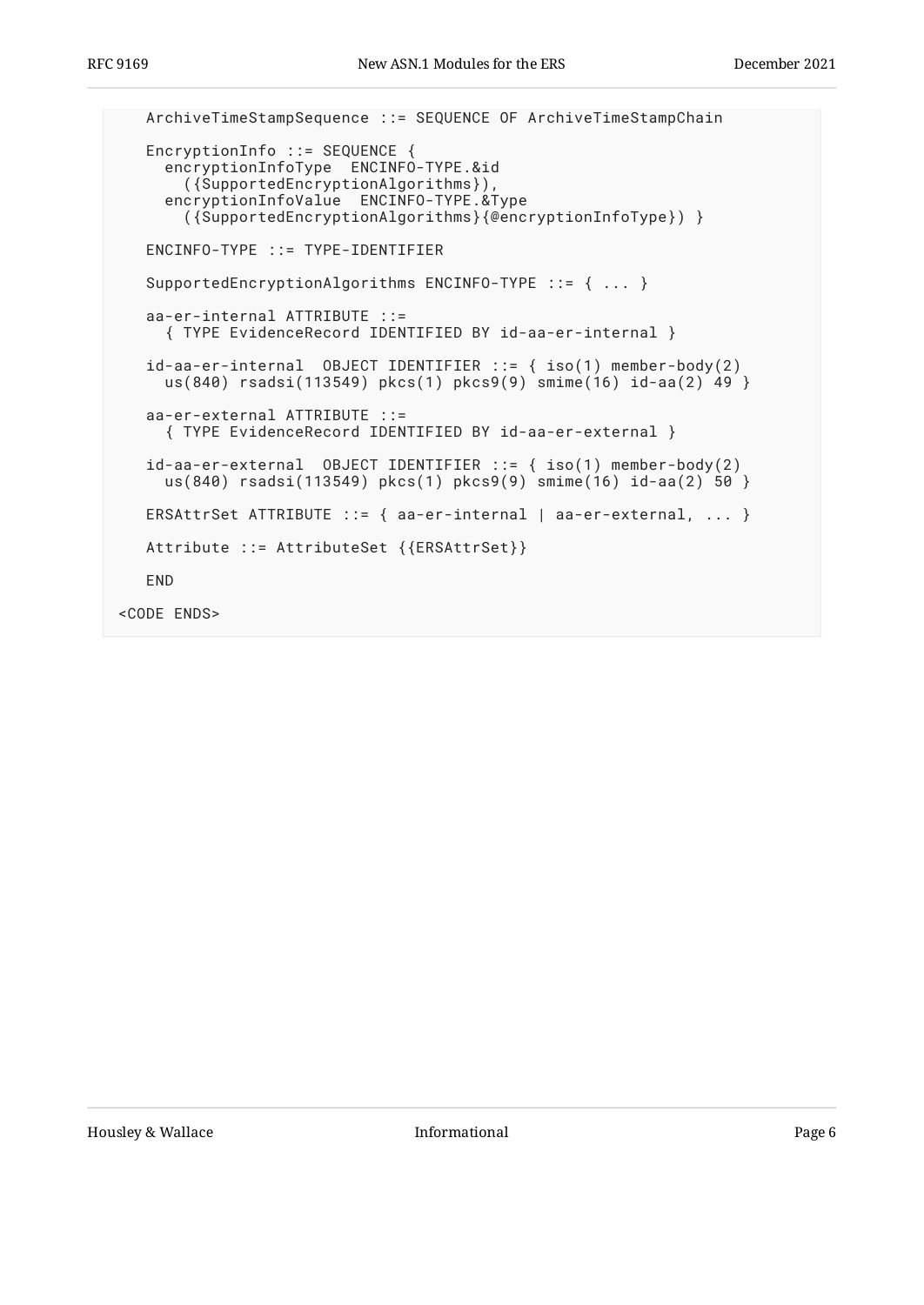# <span id="page-6-0"></span>**[3. ASN.1 Module for RFC 5276](#page-6-0)**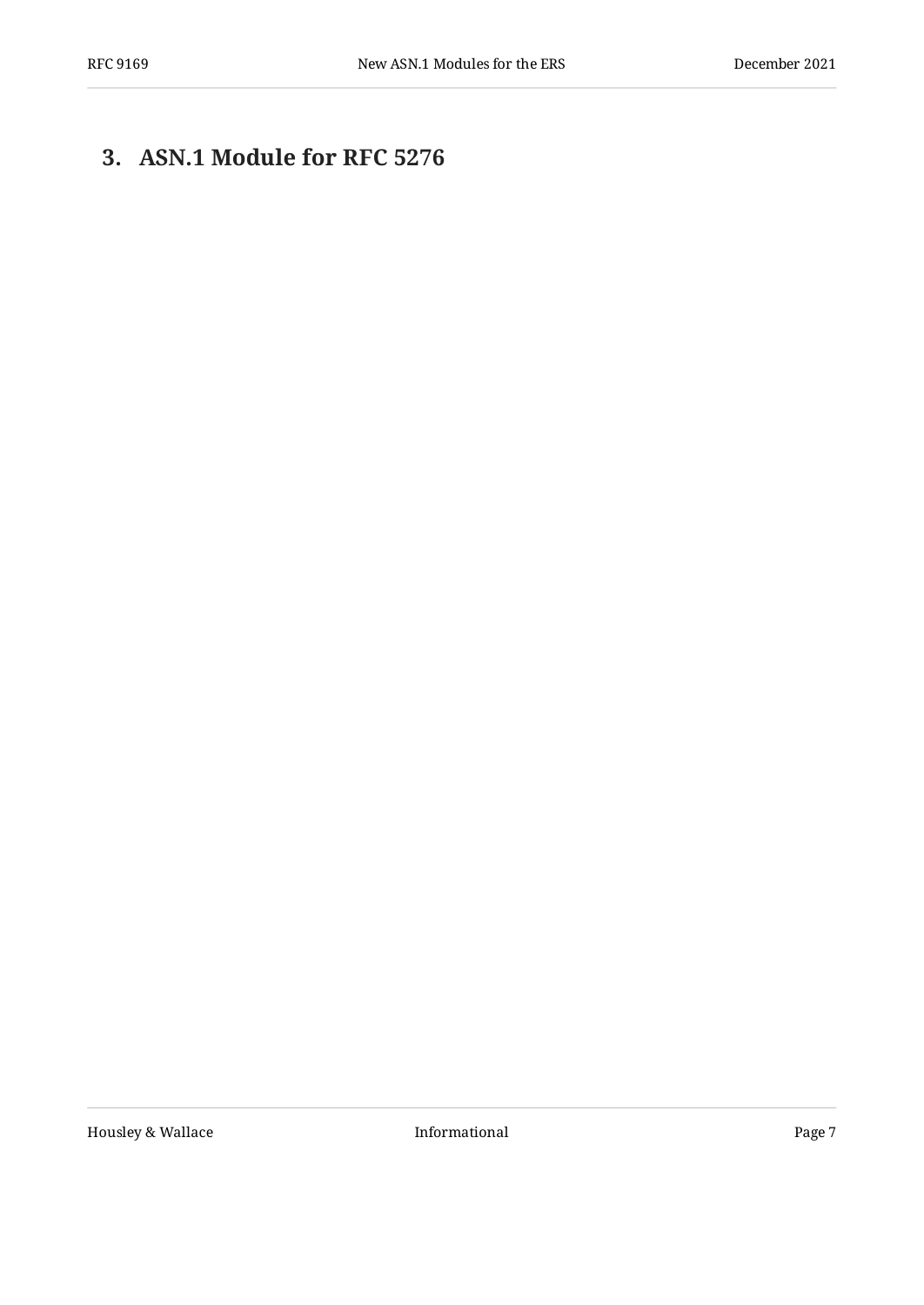```
<CODE BEGINS>
   LTANS-SCVP-EXTENSION-2021
      { iso(1) identified-organization(3) dod(6) internet(1)
       security(5) mechanisms(5) ltans(11) id-mod(0)
        id-mod-ers-scvp(5) id-mod-ers-scvp-v2(2) }
   DEFINITIONS IMPLICIT TAGS ::=
   BEGIN
   EXPORTS ALL;
   IMPORTS
 id-swb, CertBundle, WANT-BACK, AllWantBacks
 FROM SCVP-2009 -- in [RFC5912]
 { iso(1) identified-organization(3) dod(6) internet(1)
 security(5) mechanisms(5) pkix(7) id-mod(0)
          id-mod-scvp-02(52) }
   EvidenceRecord
     FROM ERS-2021 -- in [RFC9169]
        { iso(1) identified-organization(3) dod(6) internet(1)
         security(5) mechanisms(5) ltans(11) id-mod(0)
         id-mod-ers(1) id-mod-ers- v2(2) }
   ;
  EvidenceRecordWantBack ::= SEQUENCE {
     targetWantBack WANT-BACK.&id ({ExpandedWantBacks}),
     evidenceRecord EvidenceRecord OPTIONAL }
   EvidenceRecordWantBacks ::= SEQUENCE SIZE (1..MAX) OF
                                  EvidenceRecordWantBack
   EvidenceRecords ::= SEQUENCE SIZE (1..MAX) OF EvidenceRecord
   ExpandedWantBacks WANT-BACK ::= { AllWantBacks |
                                      NewWantBacks |
                                      ERSWantBacks, ... }
  NewWantBacks WANT-BACK ::= { swb-partial-cert-path, ... }
   swb-partial-cert-path WANT-BACK ::=
      { CertBundle IDENTIFIED BY id-swb-partial-cert-path }
   id-swb-partial-cert-path OBJECT IDENTIFIER ::= { id-swb 15 }
   ERSWantBacks WANT-BACK ::= { swb-ers-pkc-cert |
                                 swb-ers-best-cert-path |
                                 swb-ers-partial-cert-path |
                                 swb-ers-revocation-info |
                                 swb-ers-all, ... }
   swb-ers-pkc-cert WANT-BACK ::=
      { EvidenceRecord IDENTIFIED BY id-swb-ers-pkc-cert }
   id-swb-ers-pkc-cert OBJECT IDENTIFIER ::= { id-swb 16 }
```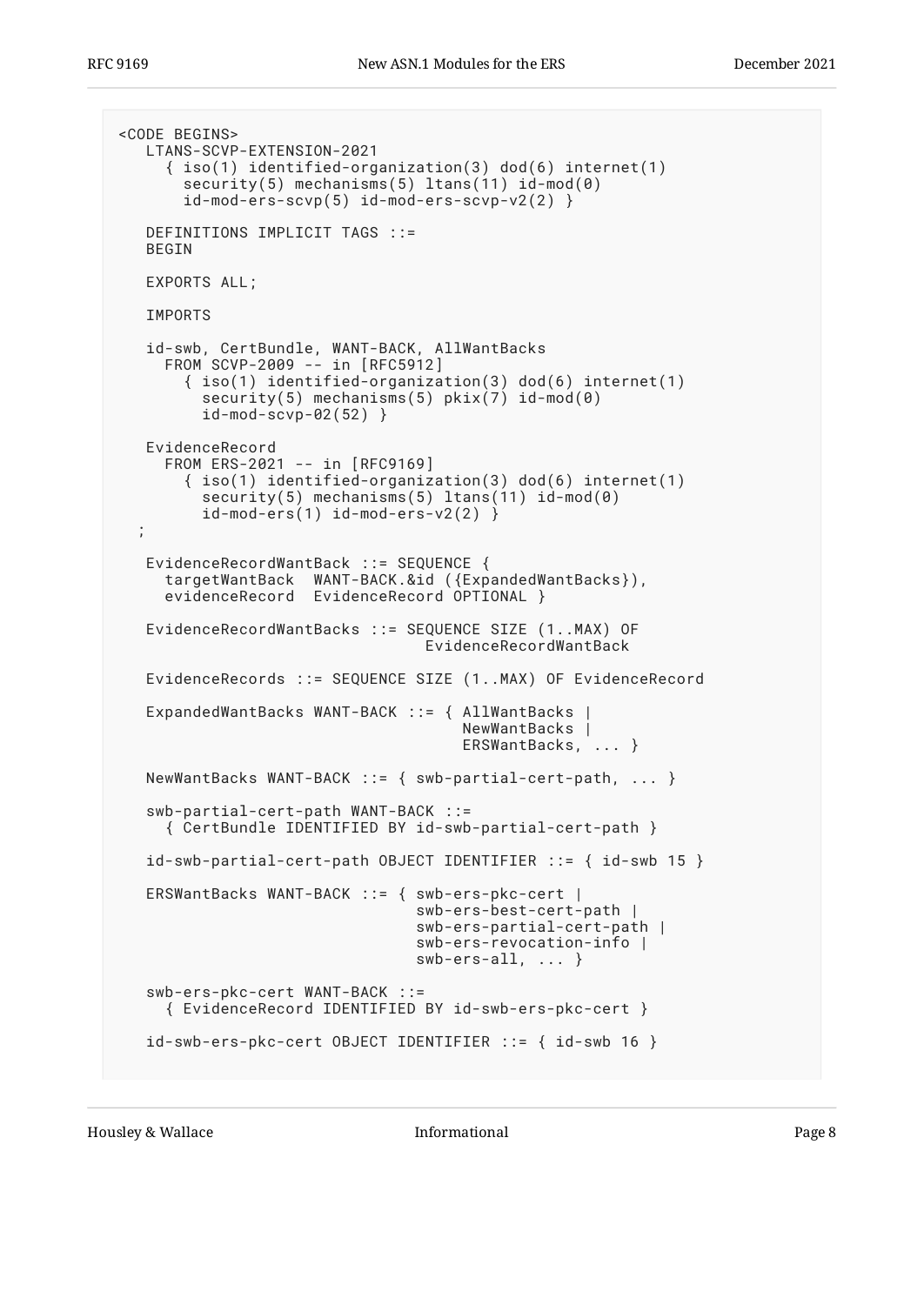```
 swb-ers-best-cert-path WANT-BACK ::=
      { EvidenceRecord IDENTIFIED BY id-swb-ers-best-cert-path }
    id-swb-ers-best-cert-path OBJECT IDENTIFIER ::= { id-swb 17 }
    swb-ers-partial-cert-path WANT-BACK ::=
      { EvidenceRecord IDENTIFIED BY id-swb-ers-partial-cert-path }
    id-swb-ers-partial-cert-path OBJECT IDENTIFIER ::= { id-swb 18 }
    swb-ers-revocation-info WANT-BACK ::=
      { EvidenceRecords IDENTIFIED BY id-swb-ers-revocation-info }
    id-swb-ers-revocation-info OBJECT IDENTIFIER ::= { id-swb 19 }
    swb-ers-all WANT-BACK ::=
      { EvidenceRecordWantBacks IDENTIFIED BY id-swb-ers-all }
    id-swb-ers-all OBJECT IDENTIFIER ::= { id-swb 20 }
    END
<CODE ENDS>
```
## <span id="page-8-0"></span>**[4. IANA Considerations](#page-8-0)**

IANA has assigned two object identifiers from the "SMI Security for LTANS Module Identifier" registry to identify the two ASN.1 modules in this document.

<span id="page-8-6"></span>The following object identifiers have been assigned:

<span id="page-8-5"></span>

|                                  | <b>OID Value</b>     | <b>Description</b> | Reference       |  |
|----------------------------------|----------------------|--------------------|-----------------|--|
|                                  | 1.3.6.1.5.5.11.0.1.2 | id-mod-ers-y2      | <b>RFC 9169</b> |  |
|                                  | 1.3.6.1.5.5.11.0.5.2 | id-mod-ers-scvp-v2 | RFC 9169        |  |
| Table 1: IANA Object Identifiers |                      |                    |                 |  |

<span id="page-8-1"></span>**[5. Security Considerations](#page-8-1)** 

Please see the security considerations in [RFC4998] and [RFC5276]. This document makes no changes to the security considerations in those documents. The ASN.1 modules in this document preserve bits on the wire as the ASN.1 modules that they replace.

## <span id="page-8-3"></span><span id="page-8-2"></span>**[6. References](#page-8-2)**

#### **[6.1. Normative References](#page-8-3)**

<span id="page-8-4"></span>**[NEW-ASN1]**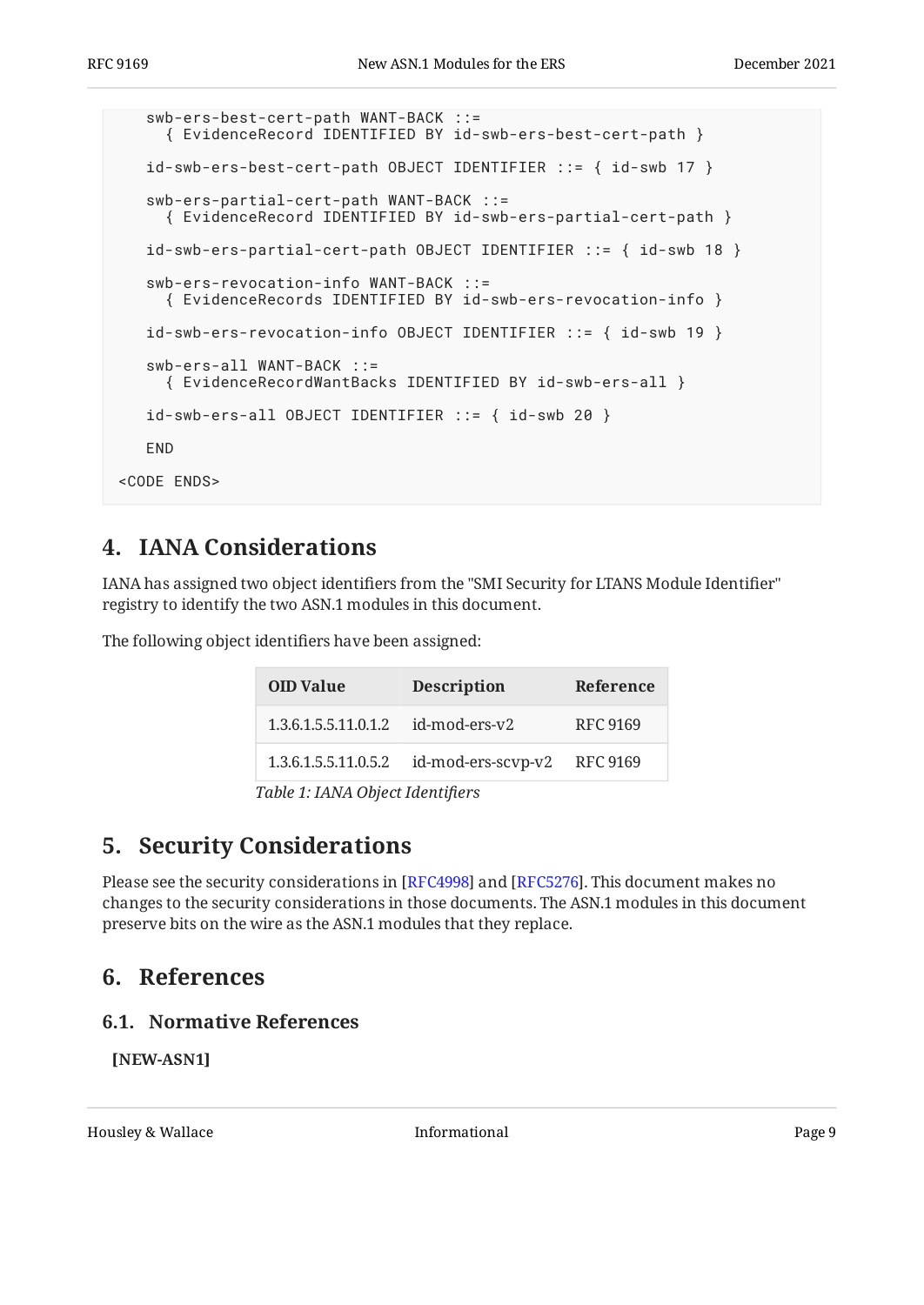ITU-T, "Information technology -- Abstract Syntax Notation One (ASN.1): Specification of basic notation", ITU-T Recommendation X.680, ISO/IEC 8824-1:2021, February 2021, [<https://www.itu.int/rec/T-REC-X.680](https://www.itu.int/rec/T-REC-X.680)>.

- <span id="page-9-2"></span>**[RFC4998]** Gondrom, T., Brandner, R., and U. Pordesch, "Evidence Record Syntax (ERS)", RFC 4998, DOI 10.17487/RFC4998, August 2007, [<https://www.rfc-editor.org/info/](https://www.rfc-editor.org/info/rfc4998) . [rfc4998](https://www.rfc-editor.org/info/rfc4998)>
- <span id="page-9-8"></span>**[RFC5055]** Freeman, T., Housley, R., Malpani, A., Cooper, D., and W. Polk, "Server-Based Certificate Validation Protocol (SCVP)", RFC 5055, DOI 10.17487/RFC5055, December 2007, <https://www.rfc-editor.org/info/rfc5055>.
- <span id="page-9-7"></span>**[RFC5276]** , Wallace, C. "Using the Server-Based Certificate Validation Protocol (SCVP) to Convey Long-Term Evidence Records", RFC 5276, DOI 10.17487/RFC5276, August 2008, <https://www.rfc-editor.org/info/rfc5276>.
- <span id="page-9-4"></span>**[RFC5911]** Hoffman, P. and J. Schaad, "New ASN.1 Modules for Cryptographic Message Syntax (CMS) and S/MIME", RFC 5911, DOI 10.17487/RFC5911, June 2010, [<https://](https://www.rfc-editor.org/info/rfc5911) . [www.rfc-editor.org/info/rfc5911>](https://www.rfc-editor.org/info/rfc5911)
- <span id="page-9-5"></span>**[RFC5912]** Hoffman, P. and J. Schaad, "New ASN.1 Modules for the Public Key Infrastructure Using X.509 (PKIX)", RFC 5912, DOI 10.17487/RFC5912, June 2010, <[https://www.rfc-](https://www.rfc-editor.org/info/rfc5912). [editor.org/info/rfc5912](https://www.rfc-editor.org/info/rfc5912)>
- <span id="page-9-6"></span>**[RFC6268]** Schaad, J. and S. Turner, "Additional New ASN.1 Modules for the Cryptographic , Message Syntax (CMS) and the Public Key Infrastructure Using X.509 (PKIX)" RFC 6268, DOI 10.17487/RFC6268, July 2011, [<https://www.rfc-editor.org/info/](https://www.rfc-editor.org/info/rfc6268) . [rfc6268](https://www.rfc-editor.org/info/rfc6268)>

#### <span id="page-9-0"></span>**[6.2. Informative References](#page-9-0)**

<span id="page-9-3"></span>**[OLD-ASN1]** CCITT, "Specification of Abstract Syntax Notation One (ASN.1)", CCITT Recommendation X.208, November 1988, [<https://www.itu.int/rec/T-REC-X.208/](https://www.itu.int/rec/T-REC-X.208/en) . [en>](https://www.itu.int/rec/T-REC-X.208/en)

## <span id="page-9-1"></span>**[Authors' Addresses](#page-9-1)**

#### **Russ Housley**

Vigil Security, LLC 516 Dranesville Road Herndon, VA 20170 United States of America Email: [housley@vigilsec.com](mailto:housley@vigilsec.com)